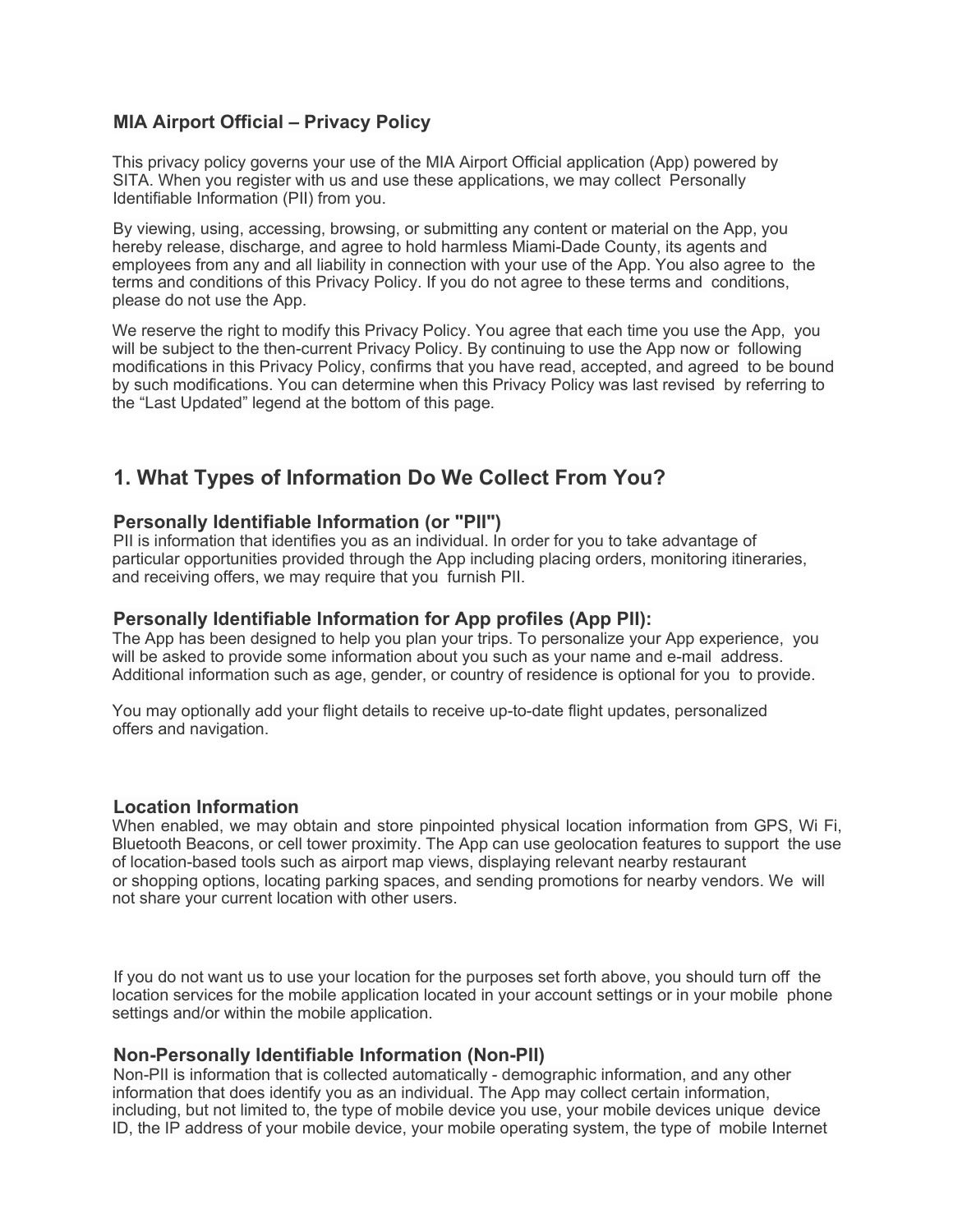browsers you use, and information about the way you use the App. We, and our third party service providers may aggregate the information, however the end-product does not personally identify you or any other user of the App. We and our third party service providers may also use cookies, pixel tags, web beacons, and other similar technologies to better serve you with more tailored information and facilitate your ongoing use of the App.

## **2. How Do We Use Information Collected From You?**

### **Personally Identifiable Information for App profiles. We may use App PII**:

- To fulfill your requests, e.g., to allow you to order and receive items through our partners or to provide you with specific information that you request.
- To send you important information regarding the App, changes to our terms, conditions, and policies and/or other administrative information. Because this information may be important, you may not opt-out of receiving such communications.
- To customize content on the App (e.g., the restaurants that will deliver to your gate).

### **Non-Personally Identifiable Information**

Because Non-PII does not personally identify you, we may use such information for any purpose. In addition, we reserve the right to share such Non-PII with our affiliates and suppliers to improve our service offerings and to ensure the security and functionality of the App. In some instances, we may combine Non-PII with PII (such as combining your name with your geographical location). If we do combine any Non-PII with PII, the combined information will be treated by us as PII hereunder as long as it is so combined.

# **3. How is Personally Identifiable Information Disclosed?**

We may disclose PII:

- 1. To our third party service providers who provide services such as order fulfillment, IT services, customer service, and credit card processing.
- 2. To identify you to any person to whom you send messages regarding App-related content through social media services integrated into the App (only when you explicitly choose to use those social media services. For example, if you choose to link to your Twitter account and choose to send a message via the Twitter button within the App, your tweet will be identified as coming from your Twitter account).
- 3. To an affiliate or other third party in the event of any reorganization, merger, sale, joint venture, assignment, transfer or other disposition of all or any portion of our business, assets or stock (including without limitation in connection with any bankruptcy or similar proceedings).
- 4. To comply as we believe to be appropriate: (a) under applicable law including laws outside your country of residence; (b) to comply with legal process; (c) to respond to requests from public and government authorities including public and government authorities outside your country of residence; (d) to enforce our terms and conditions; (e) to protect our operations or those of any of our affiliates; (f) to protect our rights, privacy, safety or property, and/or that of our affiliates, you or others; and (g) to permit us to pursue available remedies or limit the damages that we may sustain.